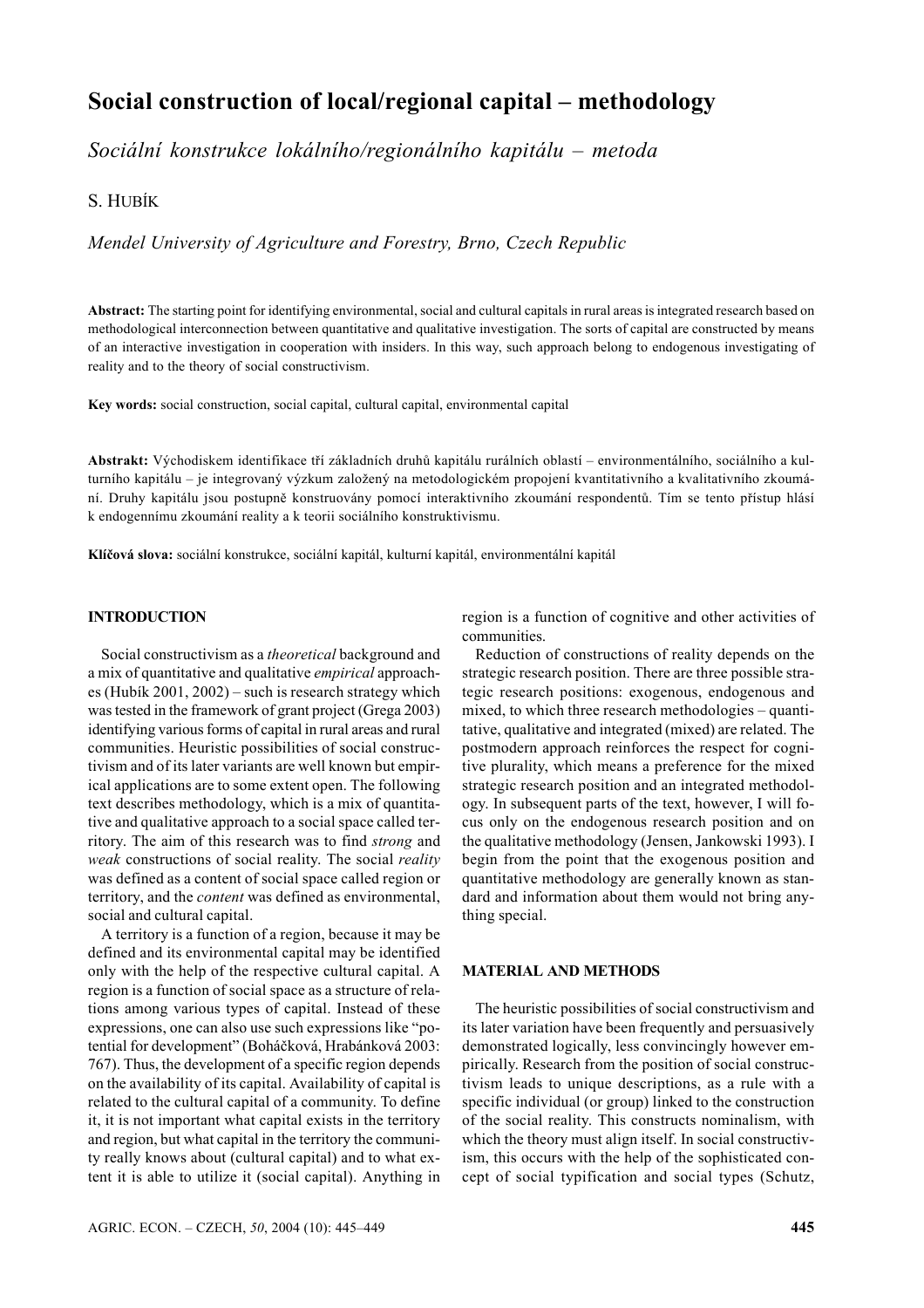Luckmann 1973: 229–241). This concept is a theoretical starting point for designing a methodology, whose goal is seeking a powerful construct for social reality and a weak construct for social reality – for example a *strong* and *weak* construction of a region or a construction of regional capital.

By *strong construction*, I understand such a result of investigation, which is divided by a significant number of investigated individuals in the given set and thus is a correlate of the Schutz concept of type (Schutz 1964: 45). For the most part, a strong construction is part of the collective consciousness of the community in the Durkheim sense.

A *weak* construction is understood as such a result of investigation, which does not communicate to a significant number of researched individuals and is not a correlate of the Schutz type. A weak construction is rather accidental and is bound to the consciousness of the individual, not the community.

If I add to this description one more Schutz concept, the concept of social biography (Schutz 1962: 76), then I may say that the *strong* construction is bound with the *social biography* (history) *of the community*, whereas a *weak* construction is bound to the *social (auto) biography of the individual*. In both cases, this concerns an endogenous source of information and knowledge.

The following brief overview of theoretical sources introduces the principles on which the concept of social construction is built. Also, the overview points out the fundamental theoretical ideas and their possible implications for empirical research. Even though the overview is clearly focused on the fields of sociology and social economics, it corresponds with analogous analyses carried out in the field of the theory of regional economy (Terluin 2001).

## **Theory of social constructivism**

The reality is a social construction of individuals. Meanings ascribed to this construction and its interpretation depend both on institutionalized types of communication and the social biography of an individual, an important feature of which is his or her cultural distance from the community (Schutz, Luckmann 1973: 76). Individuals of similar social biography and similar social distance from the community build up similar or identical parts of the reality. Weak and strong elements of the social construction of the reality may be identified while the strong elements of the construction set up the social objectivity of the constructed reality (Berger, Luckmann 1991: 78).

*Research implications*. Natural, social and cultural reality of a community is a social construction of its participants. Development of a community depends on creating strong elements of the social construction of the reality, because, with their help, the resources of further development of the community may be identified.

## **Theory of social cartography**

The description of the reality is de facto a description of a social construction perceived as the objective reality (Berger, Luckmann 1991: 195). The reality may be described either from outside by means of an external language and without any empirical understanding of the reality, or from inside by means of an internal language and empiricism of the respective community. Social cartography describes the reality in correspondence with social constructions designed by the community (Paulston, Liebman 1994: 223) because such constructs are unique and may not be substituted by any methodological means that have no links to the respective community.

*Research implications*. The research into the given state and preconditions for community development must undergo a social cartography stage to find out what the community itself considers as objectively existing and attainable. On a secondary basis, social cartography may be supplemented with standard scientific procedures.

## **Theory of environmental, social, cultural capital**

Social relations, knowledge, skills and symbols may be exchanged either for similar relations, knowledge, skills and symbols or for economic capital (Bourdieu 1984: 114). Social capital represents relations of social clientele and protection dependent on other types of capital or on the individual's status (Bourdieu 1984: 122). Cultural capital represents education, skills, memory and their materialized forms. Environmental capital represents immobile, namely natural, resources. If there is capital of the three above-mentioned types in an available form, it may be traded in the market of goods, services and symbols (Terluin 2001: 77–80).

*Research implications*. Environmental, social and cultural capital of a community is the basis for creating economic capital. Identification, development and exchange of the three types of capital with social and economic subjects outside the community are the preconditions for the mobilization of community resources.

#### **RESULTS AND DISCUSSION**

The social cartography theory draws upon the idea that most features of a territory, region and/or community cannot be described from outside only: without direct experience of life in the territory and without direct experience of individual or group strategies in the respective region. The territory, region and community are linked by social space, which, from the perspective of the theory of social cartography, thus becomes a fundamental research category (Paulston, Liebman 1994: 228).

Concerning the aims of the given research project, social space is defined by three features (see below), one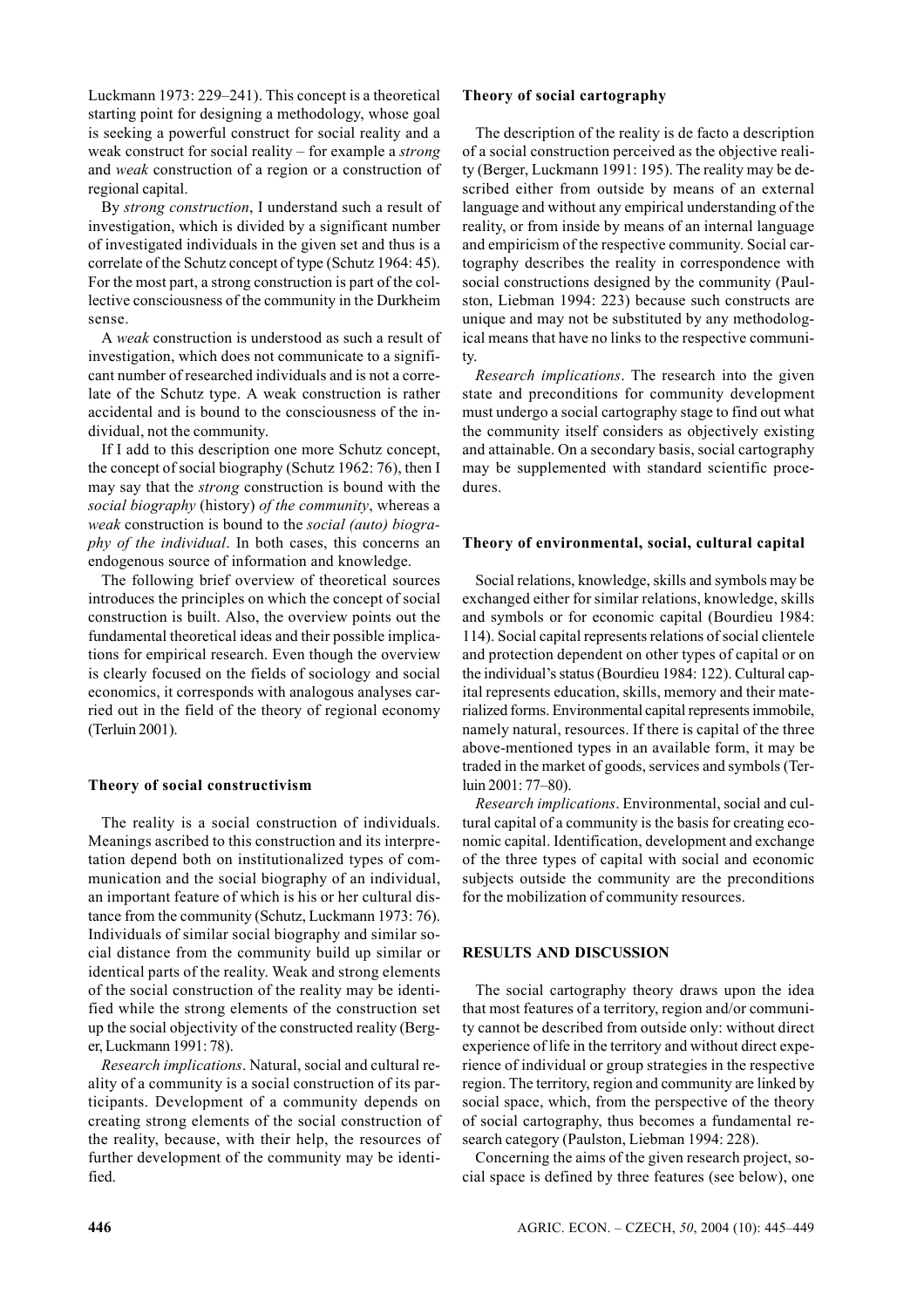of them being the sum of the community's and region's capital (economic, social, cultural and environmental). Thus, the category of social space also becomes a fundamental research category in the theory of capital.

Identification of these constructions has been conducted with the help of interactive research techniques, the basis of which is a semi-standardized interview. Standardization rests in two matters – in the necessity in each interview to use and repeatedly draw from a precisely established vocabulary and the necessity to place the component on a prepared scale representing the researched constructions. Use of a vocabulary ensures the first goal of each qualitative investigation (Jensen, Jankowski 1993: 32–34), which is comprehension. Use of scales ensures the possibility for measuring, which is the sense of every quantitative research. Use of a vocabulary is interactive – the interviewer stimulates the communicative interaction of the respondent to the use of such a vocabulary. The use of the scale is fully in the hands of the interviewer.

In the described interaction, the researcher has a relatively difficult task – he/she must assess whether and to what degree he/she concurs with the respondent on the identification of the component with the sought afterresearched construction (for example environmental capital), and finally he/she must end at a certain phase of the interview and to decide where to place the identified component of the sought after-research construction on the scale.

The following examples illustrate research tools and the method of analysis for source data, which was acquired by these means. Collection and analysis of data was conducted by the agency *Sociotrends* Olomouc) and I present here the first examples of identification scales, with the help of which the interviewer, together with the respondent, gradually identifies the components of the investigated construction, and subsequently demonstrates the method for identification of strong and weak constructions (Loučková 2003: 11*ff*).

#### **A. Social construction of a community – example:**

*Perception of community development: degree of personal identification with the community* (Identification scale no. 1)

Table 1. Factors corresponding to social construction identification with community

|                    | Factors |        |  |  |  |
|--------------------|---------|--------|--|--|--|
|                    | 1(47%)  | 2(27%) |  |  |  |
| Economic reason    | 0.173   | 0.820  |  |  |  |
| Social reason      | 0.594   | 0.532  |  |  |  |
| Cultural reason    | 0.944   | 0.000  |  |  |  |
| Moral reason       | 0.920   | 0.145  |  |  |  |
| Traditional reason | 0.849   | 0.162  |  |  |  |
| Family reason      | 0.000   | 0.785  |  |  |  |

Extracted from the battery of items were two factors and they are noted in Table 1. The first factor (operating at the intensity of 47%) as a strong social construction is foretold by items, which express rather impersonal reasons for community development (cultural, moral, traditional, and social). Ranked among weaker constructions are reasons rather bound to personal reasons (economic and familial). Weaker factor operates in the intensity of 27%.

Constructions were made by the respondents themselves – with a help of the researcher (an interview – location on the scale).

Classification of constructions (strong and weak) – in other words "new constructions of constructions" – were made by the researcher.

Thus, the following examples illustrate results (constructions) of two different methodologies:

- (ethno)methodology of the respondent (Garfinkel 1967: 11, 32), and
- methodology of the researcher.

# **B. Social construction of environmental capital – example:**

*Environmental capital in community – new* (Identification scale No. 2)

Score for use of new environmental capital:

The score expressing the degree of utilizing environmental capital by means of an opinion of the respondent

|    | Community development depends<br>primarily on personal reasons | $\leftarrow$ least |                |   |   | $most \rightarrow$ |   | symbol | code |  |
|----|----------------------------------------------------------------|--------------------|----------------|---|---|--------------------|---|--------|------|--|
|    | Economic reason                                                |                    |                | 3 | 4 | 5                  | 6 |        |      |  |
| 2. | Social reason                                                  |                    | $\overline{c}$ | 3 | 4 | 5                  | 6 |        |      |  |
| 3. | Cultural reason                                                |                    | $\overline{c}$ | 3 | 4 | 5                  | 6 | 7      |      |  |
| 4. | Moral reason                                                   |                    | 2              | 3 | 4 | 5                  | 6 |        |      |  |
| 5. | Traditional reason                                             |                    | 2              | 3 | 4 | 5.                 | 6 |        |      |  |
| 6. | Family reason                                                  |                    | $\overline{2}$ | 3 | 4 | 5                  | 6 | 7      |      |  |

Identification scale No. 1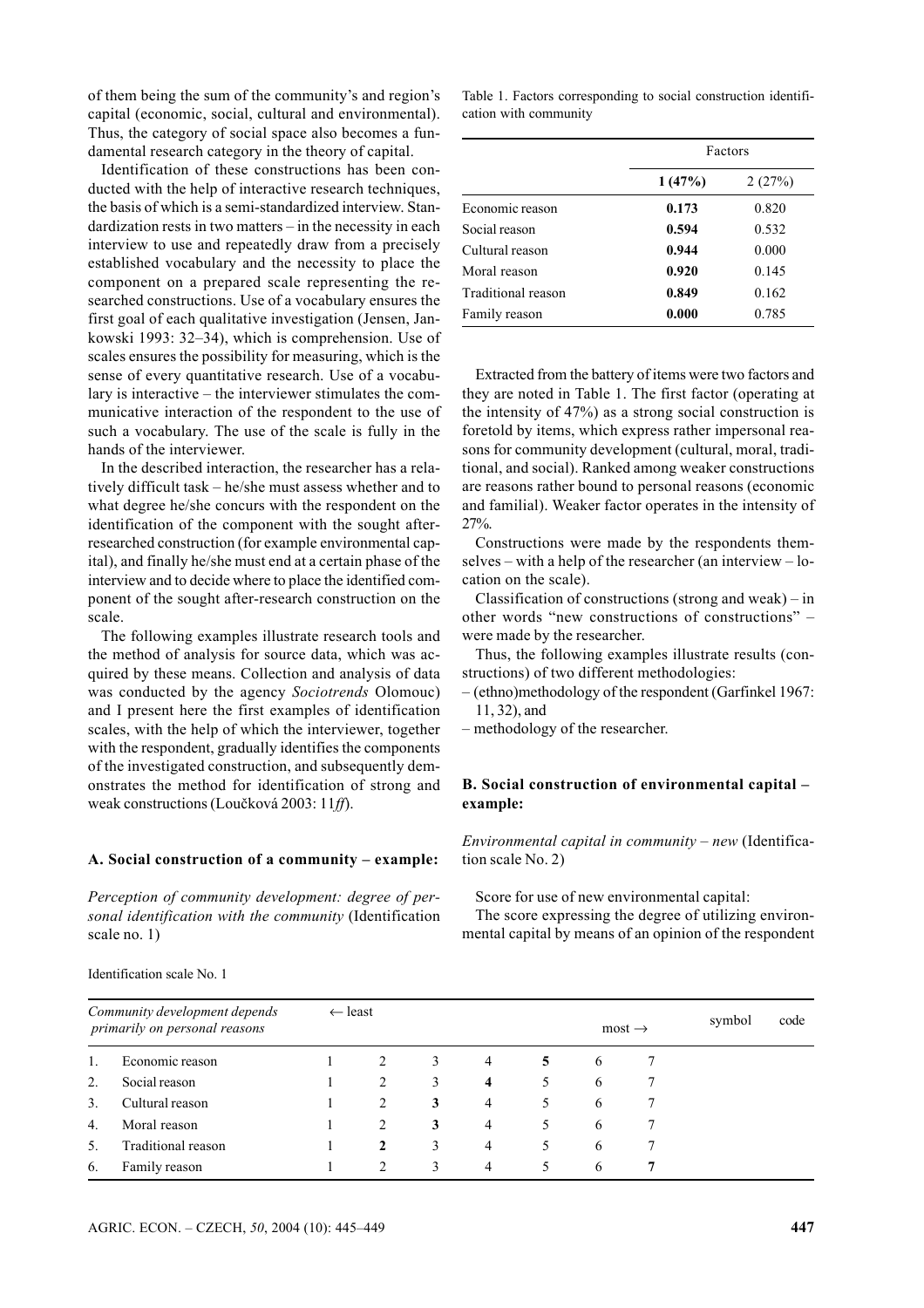#### Identification scale No. 2

| Local natural resources could<br>contribute to improvement in<br>the life of the community |                                            | $\leftarrow$ least |                |   |                | $most \rightarrow$ | symbol | code |  |
|--------------------------------------------------------------------------------------------|--------------------------------------------|--------------------|----------------|---|----------------|--------------------|--------|------|--|
|                                                                                            | Landscape - tourism standard               |                    |                | 3 | 4              |                    | 6      |      |  |
| 2.                                                                                         | Climate – tourism standard                 |                    | 2              | 3 | 4              | 5                  | 6      |      |  |
| 3.                                                                                         | Landscape - new infrastructure             |                    | 2              | 3 | $\overline{4}$ | 5                  | 6      |      |  |
| 4.                                                                                         | Landscape - new natural<br>facts/artefacts |                    | 2              | 3 | 4              |                    | 6      |      |  |
| 5.                                                                                         | Alternative energy resources               |                    | 2              | 3 | 4              |                    | 6      |      |  |
| 6.                                                                                         | Alternative residential area               |                    | $\mathfrak{D}$ | 3 | 4              | 5                  | 6      |      |  |

Table 2. Intensity of new use of environmental capital

Table 3. Factors of new use of environmental capital

| Contributes                             | Score of individual<br>items |
|-----------------------------------------|------------------------------|
| Tourism standard                        | 4.5833                       |
| Tourism standard                        | 4.4000                       |
| Landscape – new infrastructure          | 3.9667                       |
| Landscape – new natural facts/artefacts | 3.5500                       |
| Alternative energy resources            | 3.1000                       |
| Alternative residential area            | 2.7000                       |

Contributes Factors  $1 (46\%) \quad 2 (36\%)$ Tourism standard 0.912 0.127 Tourism standard 0.936 0.132 Landscape – new infrastructure  $0.851$  0.313 Landscape – new natural facts/artefacts 0.539 0.559 Alternative energy resources 0.000 0.916 Alternative residential area  $0.241$  0.855

to new environmental resources is noted in Table 2 according to the achieved rank.

# *Social construction of new use of environmental capital*

Extracted from the battery of items were two factors and they are noted in Table 3. The first factor (operating at the intensity of 46%) as a strong social construction is linked with items that correspond with the usual processes for community development (touring in a nice environment, suitable regional climate, construction of new infrastructure, new use of natural and artificial monuments). Ranked among weaker constructions is the use of alternative processes (construction of new housing estates, energy resources). Corresponding factor, although called "weaker", operates at the intensity of 36%.

# **C. Social construction of social capital – example:**

*Social capital in community development – clientele* (Identification scale no. 3)

Score of benefit to clientele for community development:

The score expressing the degree of benefit for clientele for community development by means of the opinion of the respondent is noted in Table 4 according to the rank achieved.

# *Social construction of benefits to clientele for community development*

Extracted from the battery of items were two factors and they are noted in Table 5. The first factor (operating at

Identification scale No. 3

|    | What knowledge and contacts<br>contribute to the community<br>development? | $\leftarrow$ least |   |   |                  |               | $most \rightarrow$ | symbol | code |
|----|----------------------------------------------------------------------------|--------------------|---|---|------------------|---------------|--------------------|--------|------|
| 1. | Related in business subjects                                               |                    |   | 3 | 4                |               | 6                  |        |      |
| 2. | Professions in business subjects                                           |                    |   | 3 | 4                | 5             | $\sigma$           |        |      |
| 3. | Professions in political subjects                                          |                    |   | 3 | 4                |               | 6                  |        |      |
| 4. | Political in business subjects                                             |                    | 2 | 3 | $\boldsymbol{4}$ |               | 6                  |        |      |
| 5. | Political in political subjects                                            |                    | 2 | 3 | 4                |               | 6                  |        |      |
| 6. | Concentrated into groups/networks                                          |                    | 2 | 3 | 4                | $\mathcal{L}$ | <sub>b</sub>       |        |      |